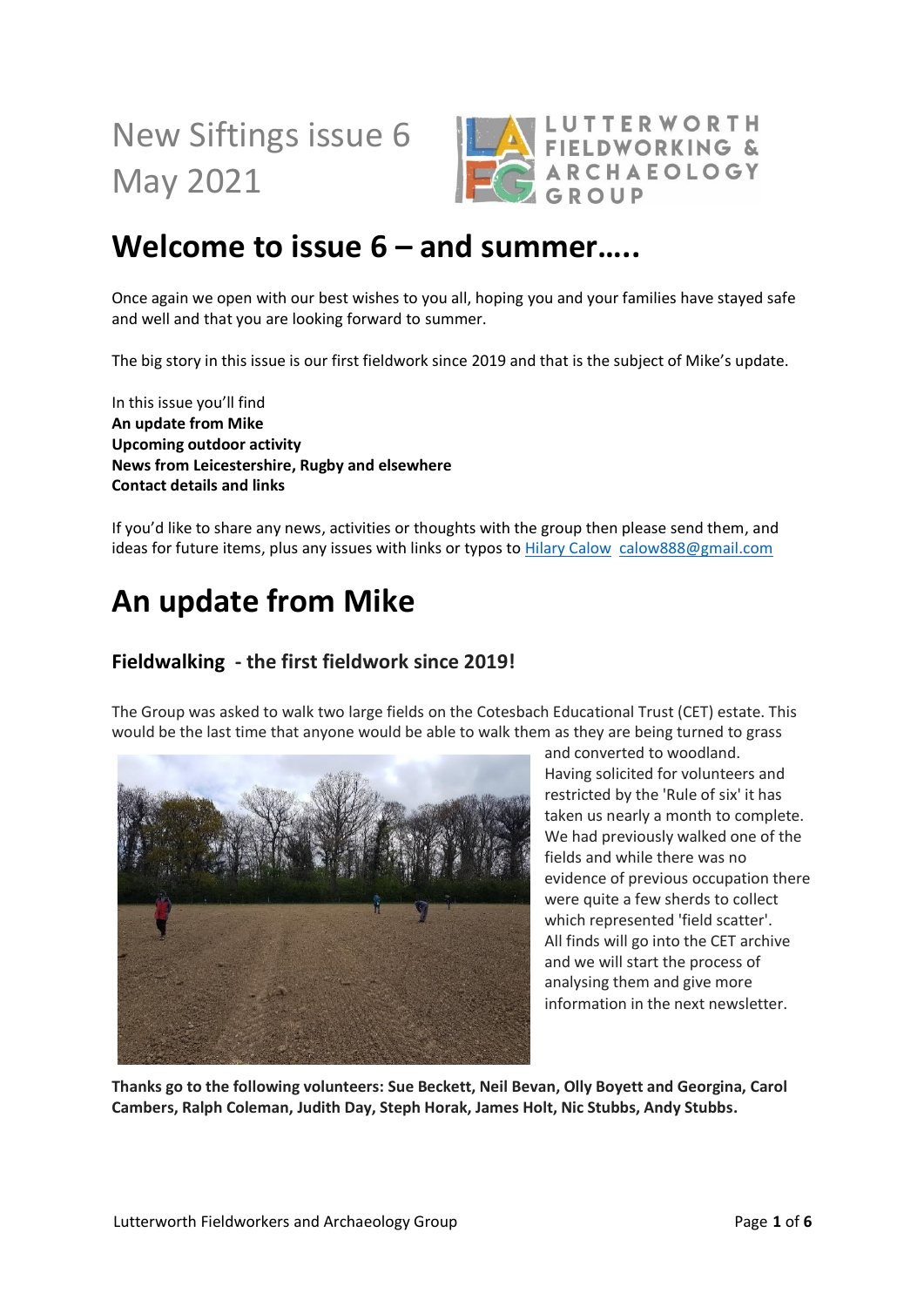

Here's a mosaic the Cotesbach Educational Trust (CET) have started to make from some of the finds - isn't it great?

#### **Metal Detecting**

Steph Horak and Neil Bevan ran a sweep over what was deemed to be a footpath running diagonally through one of the fields. They followed this up with some detecting in the wood bordering the field. This revealed a cobbled driveway leading from the original estate farm and continuing along the 'footpath' to the main road.

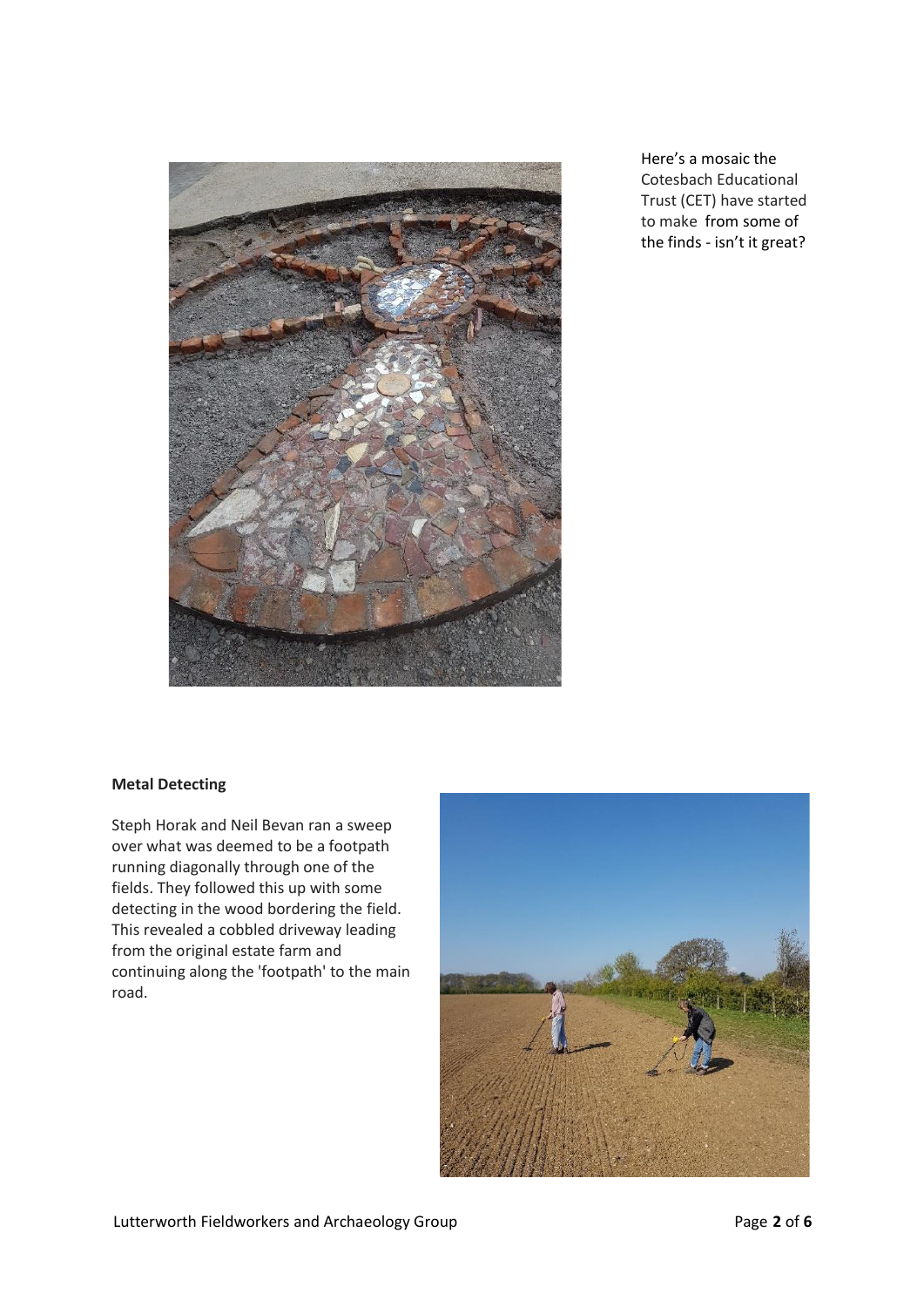A George III drawer handle and a buckle were found along with 3 Winchester .243 cartridge cases and copper bullets.





A couple of us have also walked two fields with the Oadby Wigston group along the A5. These fields were filled with straw from Elephant grass and very little was found, but the close proximity to Watling Street suggested there may have been some merit in walking them.

### **Upcoming activity outdoors**

Much depends on the Covid situation. We will be doing more metal detecting at Cotesbach. Elsewhere, we have several test pits to complete but whether householders will be comfortable with us using their facilities etc., remains to be seen.

There may also be an opportunity for a small excavation later in the year. In the meantime.....

#### **Blaby Icehouse Dig – now 29 June to 4 July!**

Work has been completed on the Icehouse under COVID constraints. The intention now is to focus on locating the deserted medieval village of Blaby and to have three two-day sessions where volunteers can take part. Dates are 29/30 June, 1st/2nd July and 3rd/4th July.

If you are interested, please contact Gemma Tallis [\(gemma.tallis@blaby.gov.uk](mailto:gemma.tallis@blaby.gov.uk) )

#### **Lutterworth Museum – reopening May 18th**

The museum will be open from 10am to 4pm with new displays. Free entry and free parking so do visit. If you've got an item of interest relevant to Lutterworth history, then the museum would like to hear from you.

Although building work has continued at a pace, we have no fixed date for when the new museum is likely to open.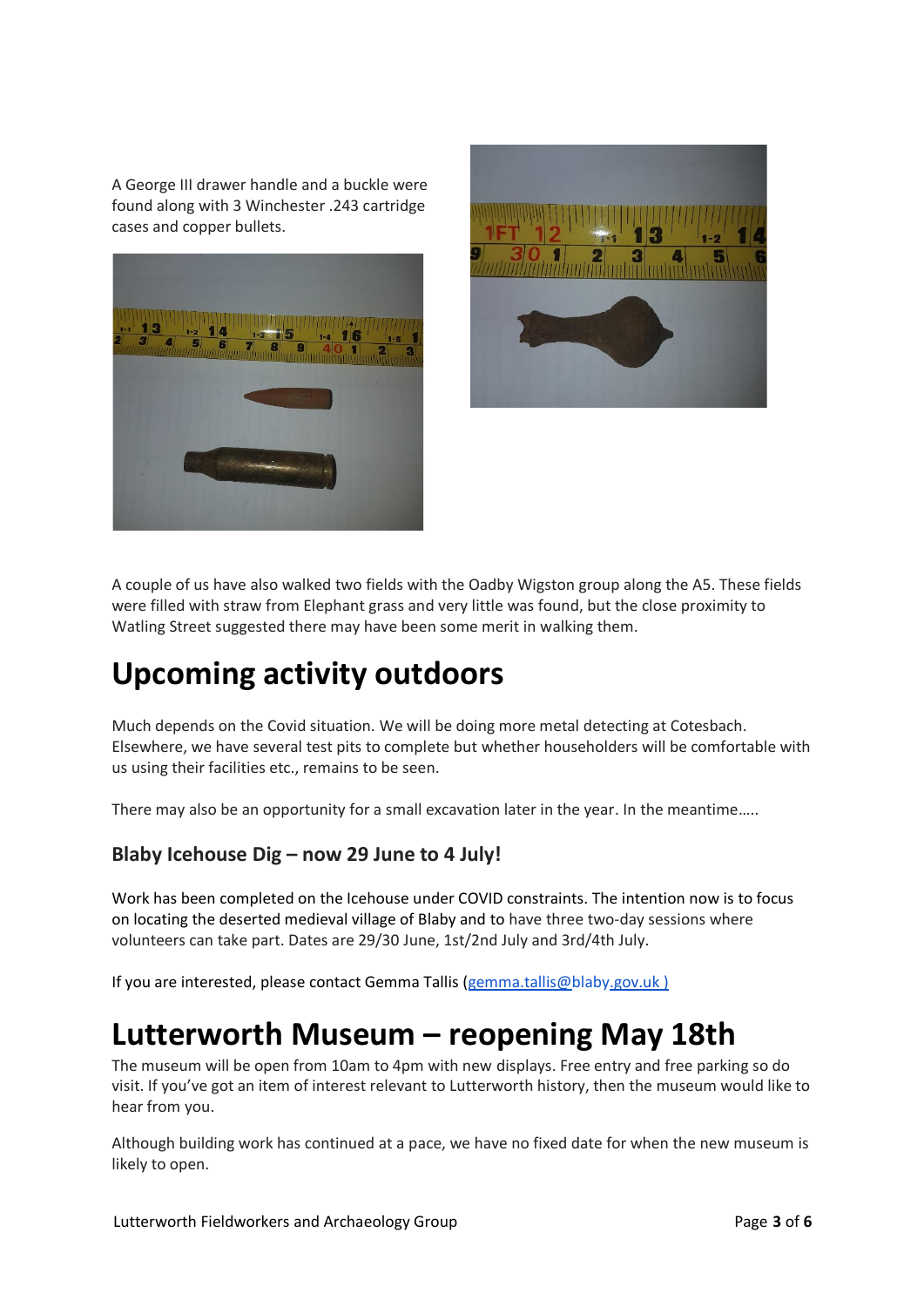# **News from the [Leicestershire Fieldworkers](https://leicsfieldworkers.co.uk/)**

<https://leicsfieldworkers.co.uk/>

The Fieldworkers are in the process of changing their site and updating their information.

### **News from Rugby**

#### **[Rugby Archaeology Society](http://www.rugbyarchaeology.org.uk/)** <http://www.rugbyarchaeology.org.uk/>

The monthly zoom talks will finish after the June AGM, restarting in the autumn. The last speaker for 2020/21, in June, is me, Hilary Calow, on the archaeology of Compton Verney where I work as a visitor experience assistant and I'm also the archaeology volunteer.

All Lutterworth members are welcome to participate. Please contact [Irene Glendinning](mailto:csx128@coventry.ac.uk) for details and the zoom link. Her email address is [csx128@coventry.ac.uk](mailto:csx128@coventry.ac.uk)

#### **Rugby Museum – reopening May 19th**

Do take advantage of the re-opening to go and see the small display of finds from Shawell on exhibition in Rugby. The display runs until November 2021.

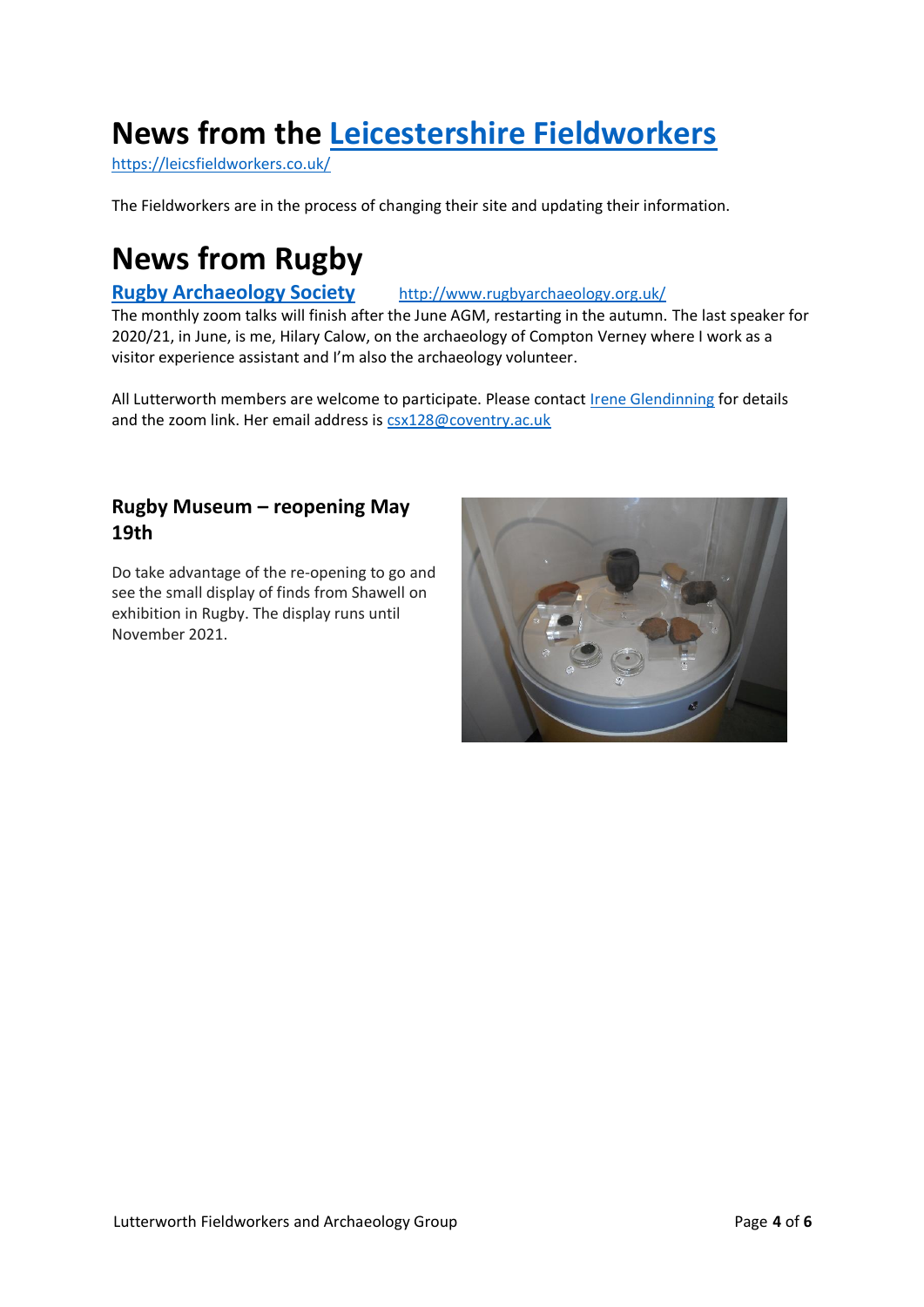# **Festival of Archaeology – Exploring Local Places**

This year the national festival runs for the last 2 weeks of July.



Find out more online at: leicsfieldworkers.org/festival-of-archaeology festival.archaeologyuk.org

In Leicestershire the festival will run from 3<sup>rd</sup> July to 1<sup>st</sup> August as you can see on the flier with events throughout the month to support Leicester fortnight.

We will give a presentation on  $8<sup>th</sup>$  July, at Walton village hall on "Walton in the C19th". Hopefully this will be able to go ahead within then current COVID rules. The entrance fee will be £3 and all proceeds will go to the village hall charity.

In addition, Carol Cambers has produced a '*One mile self guided, circular walk taking you around the historic buildings of Lutterworth'.* This will be downloadable FOC from the Festival website.